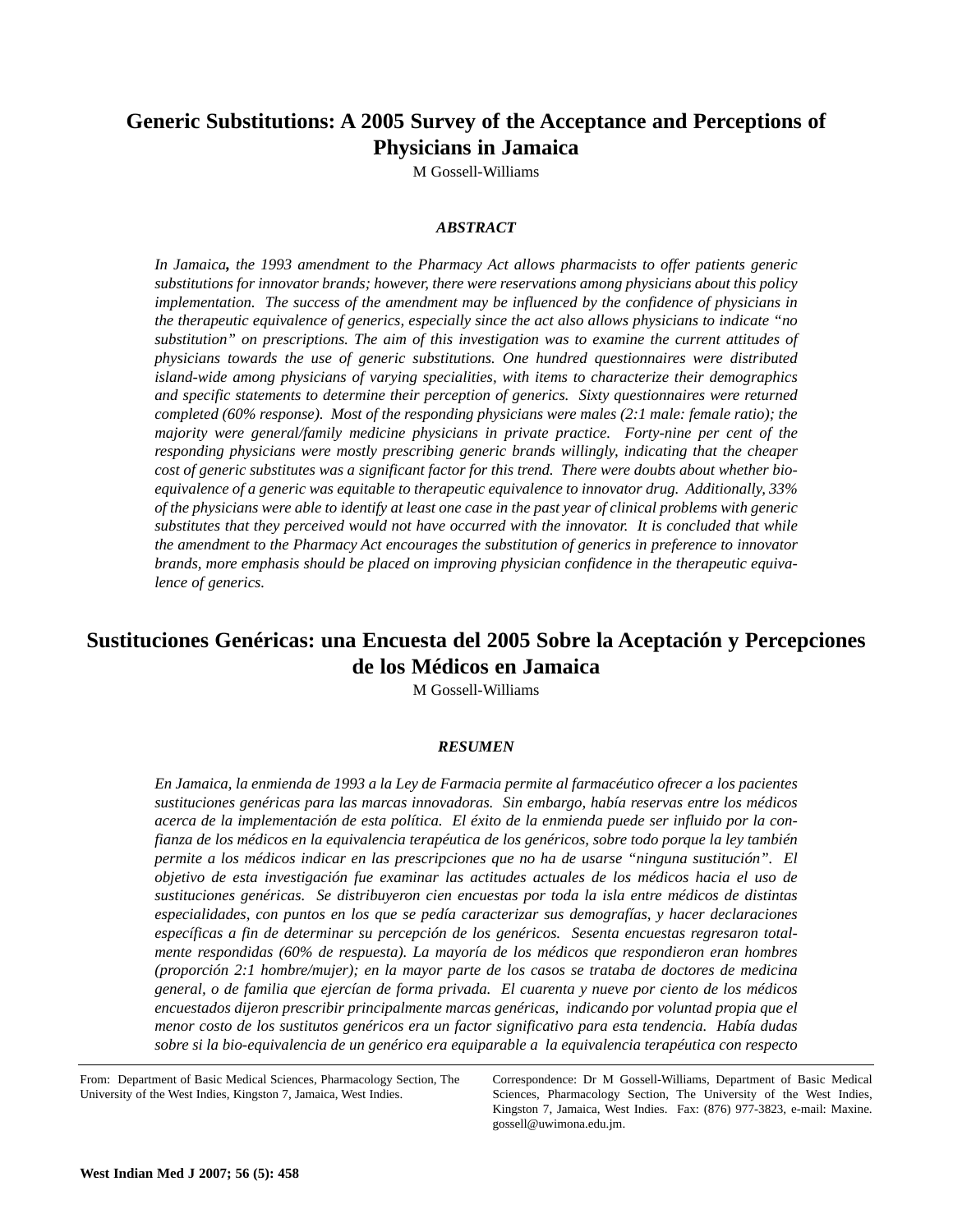*al medicamento de innovación. Además, 33% de los médicos pudieron identificar al menos un caso en el último año de problemas clínicos con los sustitutos genéricos, lo cual según su percepción no habría ocurrido con el innovador. Se concluye que si bien la Ley de Farmacia estimula la preferencia de la sustitución de genéricos por encima de las marcas innovadoras, debe hacerse más énfasis en mejorar la confianza del médico en la equivalencia terapéutica de los genéricos.*

**West Indian Med J 2007; 56 (5): 2**

## **INTRODUCTION**

A preference for the use of generics among patients was reported in Denmark, Spain and Norway (1, 2). In Denmark for example, the generic market accounts for an average of 62.3% of market share from the period 1994 to 2004. In the United Kingdom and other European countries, the costsaving benefits of generics substitution are significant (3–5). Similar findings were also reported in a 2002 survey conducted in the United States of America (USA), among consumers 45 years and older, where 24 per cent of the respondents said they were not able to afford a prescription medication when there was no generic available. Therefore in developing countries, like Jamaica, generics can also have positive influences on therapy because of their generally cheaper cost. Presently, the Standards and Regulation Division of the Ministry of Health which is responsible for the registration of all pharmaceuticals has approved generic brands from countries such as Canada, USA and India.

In Jamaica, amendments in 1993 to the Pharmacy Act mandated pharmacists to offer all patients substitution of innovator brands of prescription drugs with less expensive generic brands, thus allowing the patient to choose (6). Similar policies were introduced in some European countries such as Denmark, the Netherlands and France.

Along with the authority given to pharmacists, the 1993 amendments to the Pharmacy Act also allowed physicians to request "no substitution" of innovator brand by generic or one generic brand by another brand (6). In Denmark, where a similar exception is allowed, a 2005 survey showed that generics dominated the market, as prescriptions forbidding generic substitution accounted for only 6.1% of the prescriptions authorized. A similar system introduced in France in 1999 was however not successful, as generics account for only 3–4% of the market and was possibly influenced by the resistance of physicians in France to generic substitution (7).

In 2003, a "Jamaica Gleaner" newspaper article reported that both physicians and pharmacists expressed dissatisfaction with the generic substitution mandated by the Pharmacy Act, suggesting that generics were plagued with many incidences of therapeutic inequivalence (8). Similar suggestions of therapeutic inequivalence were reported in other countries (7, 9). The aim of this investigation was to examine the current attitudes of Jamaican physicians islandwide towards generic substitution and to evaluate the problems they have encountered with use of generics.

## **METHODS**

The Medical Council of Jamaica is responsible for registering all physicians in Jamaica. As of December 2005, the register had 2679 physicians on record (oral communication with Council). Inability to access the contact numbers of physicians on this registry resulted in the use of the local telephone directory for contact numbers. Contact numbers were taken from the yellow pages of the local telephone directory of 2005 issued by Cable and Wireless which listed the addresses and telephone numbers of approximately 350 physicians, either as individual or associated with group practice and distributed islandwide. Using the local telephone directory, physicians were contacted through random selection from this directory, ensuring distribution across the three counties. A total of 100 physicians were contacted (2% of numbers registered with the Medical Council of Jamaica).

The questionnaires were distributed to physicians by email ( $n = 18$ ) fax ( $n = 14$ ), by hand ( $n = 30$ ) or completed over the phone  $(n = 38)$  in a period of two weeks in December 2005. The questionnaire designed for this study was adapted from a similar survey conducted by the University of Mississippi. Items in the questionnaire included demographic information (gender, age, medical speciality and location of private practice). The average number of prescriptions authorized (written and phoned in) per day was also recorded. Physicians were asked to indicate the percentage distribution of these prescriptions between generic and innovator drug. The questionnaire contained specific statements aimed at determining their attitudes towards generic substitutions with the choice of responses being: strongly disagree, disagree, no view, agree and strongly agree. The data from the questionnaire were collected and analyzed to determine the overall opinion of the responding physicians.

## **RESULTS**

## *Characteristics of the responding physicians*

Of the total number of questionnaires distributed island-wide, 60 were returned completed, giving an effective response rate of 60%. The responders were mostly male and were mostly younger than 50 years old (Table 1). Most of the physicians sampled were in private practice  $(n = 47)$ . In terms of medical speciality, they were mainly family/general physicians (Table 1). The most successful method of collection was completion of questionnaire by phone, while email and fax gave low return rates.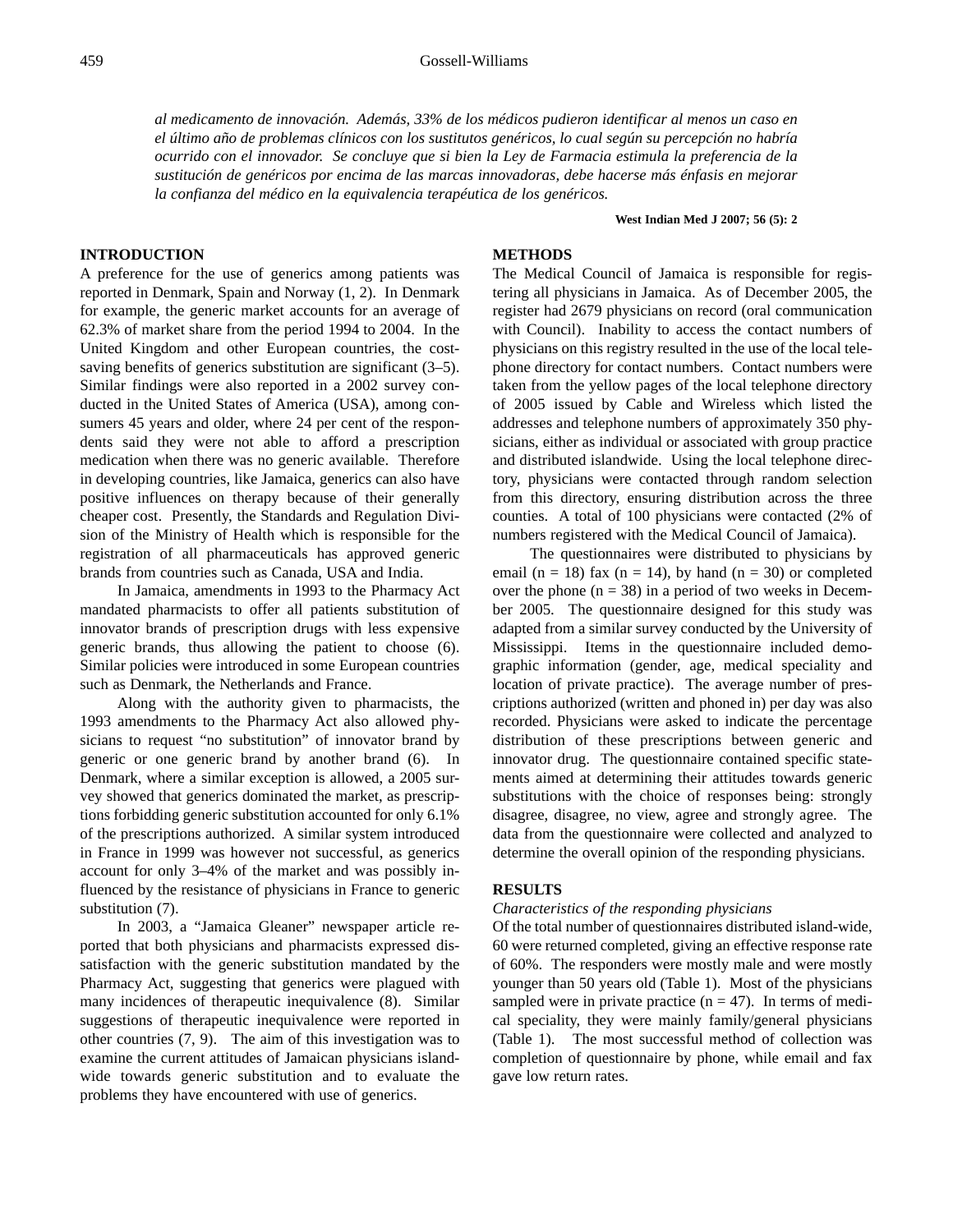|                                         | <b>Number</b>  | % of Responders |
|-----------------------------------------|----------------|-----------------|
| Questionnaire distribution              |                |                 |
| $(n = 100)$                             |                |                 |
| By hand $(n = 30)$                      | 15             | 25              |
| By Phone $(n = 38)$                     | 38             | 63              |
| By email $(n = 18)$                     | 6              | 10              |
| By Fax $(n=14)$                         | 1              | $\overline{c}$  |
| Gender $(n = 60)$                       |                |                 |
| Male                                    | 41             | 68              |
| Female                                  | 19             | 32              |
| Age distribution ( $n = 60$ )           |                |                 |
| 39 yrs or less                          | 23             | 38              |
| 40-49 yrs                               | 19             | 32              |
| $50 - 59$ yrs                           | 3              | 5               |
| 60 yrs or more                          | 5              | 8               |
| Medical Speciality ( $n = 60$ )         |                |                 |
| General/Family                          | 33             | 55              |
| Obstetrics/gynaecology                  |                |                 |
| /child health                           | 17             | 28              |
| Internal medicine                       | $\overline{c}$ | 3               |
| Others                                  | 8              | 13              |
| Average Number of prescriptions         |                |                 |
| authorized daily ( $n = 57$ )           |                |                 |
| 10 or less                              | 14             | 25              |
| $11$ to $20$                            | 26             | 46              |
| 21 to 39                                | 15             | 26              |
| 40 or more                              | 2              | 5               |
| Location of private practice $(n = 50)$ |                |                 |
| Surrey                                  | 23             | 46              |
| Cornwall                                | 9              | 18              |
| Middlesex                               | 18             | 36              |

#### Table 1: Demographics of the responding physicians  $(n = 60)$

#### *Physician prescribing practices*

Of the physicians in the sample, most were authorizing (written and phoned) between 11 to 20 prescriptions on average per day (Table 1) and these prescriptions were mainly for generic substitutes of innovator brands (Fig. 1). Further



Fig. 1: Chart showing the trend of responding physicians in authorizing prescriptions. Most of the responding physicians had a preference for prescribing generics.

examination showed that 18% of family/general medicine specialists, 13% of paediatricians and 40% of the obstetricians/gynaecologists had a preference for authorizing prescription of the innovator brands.

#### *Physicians' attitudes towards generic substitution*

The physicians were asked to state whether they strongly agreed, agreed, disagreed, strongly disagreed or had no view to eight statements evaluating their attitudes toward generics (Fig. 2). When they were asked whether they had to support



- Fig. 2: Graph showing the responding physicians' perceptions of generic substitution. Bars represent the percentage responding to each of the choices (strongly disagree, disagree, no view, agree or strongly agree). Above bars are percentage values with the largest proportions; for statements c and d, the second largest proportion is also given in brackets.
- *a. In order to keep patients, I have to support generic substitution*:
- *b. The price difference between generic and innovator brand products is often so great. I feel I must offer patients products with generic substitute.*
- *c. All generics that are rated as bioequivalent can be considered therapeutically equivalent with the brand name products.*
- *d. There is no real difference between most innovator brand name products and their generic.*
- *e. I willingly support generic substitution for brand name prescription products.*
- *f. I generally prescribe the innovator brand name and leave it to the pharmacist to discuss the generic alternatives.*
- *g. Few physicians are opposed to the use of generics today.*
- *h. Therapeutic failures are a serious problem with some generic products.*

generic substitution in order to keep patients, the majority of the responding physicians disagreed (Fig. 2a). The majority of the physicians agreed that the cost of the generics was a major factor in their prescribing choices (Fig. 2b).

When physicians were asked whether generics that are bio-equivalent were therapeutically equivalent to the innovator, there was equal distribution between agreement and disagreement with this statement (Fig. 2c) suggesting lack of confidence in the performance of the generics available in Jamaica. This lack of confidence may also explain the similar distribution of the responses relating to whether there was no real difference between generic and innovator brands (Fig. 2d).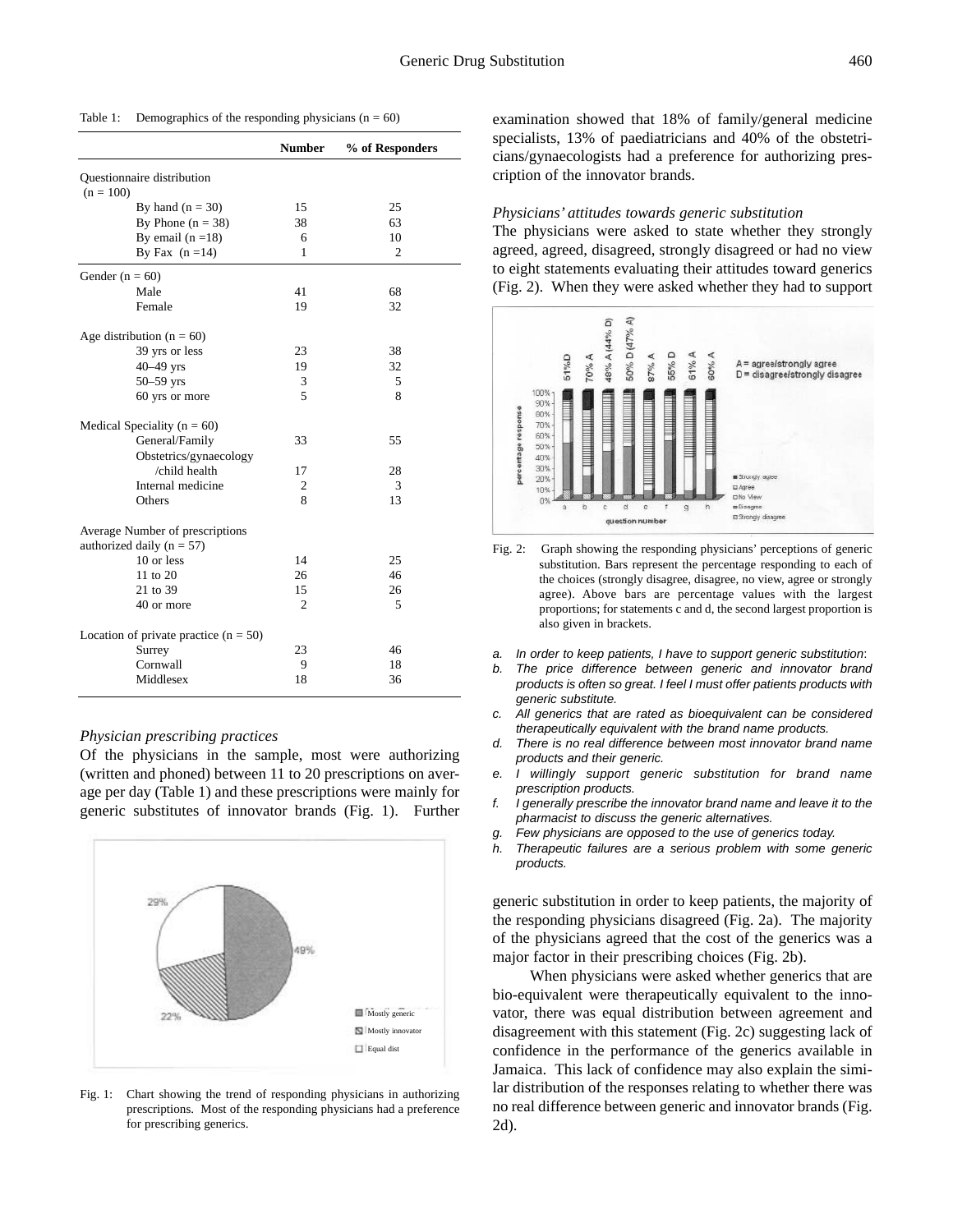The majority of the physicians responding to this survey indicated a willingness to prescribe generics (Fig. 2e) including those physicians who noted clinical problems with specific generics. Most of the responding physicians felt confident in their knowledge of generics and were not leaving it solely to the pharmacists to offer generic substitutes to the patients (Fig. 2f). With further analysis, it was observed that the responding physicians who were authorizing mainly innovator brands  $(n = 12)$  were also more likely to leave the discussion of generic alternative to the pharmacists (eight agreed/strongly agreed *versus* three disagreed/strongly disagreed; one with no view to the statement). However, the responding physicians authorizing mainly generics  $(n = 28)$ were more likely to be active in the decision to use a generic brand (six agreed/strongly agreed verses 21 disagreed/ strongly disagreed).

The majority of the responding physicians agreed that few physicians are opposed to the use of generics (Fig. 2g), although they agreed that there were therapeutic failure issues with some of the generic brands available (Fig. 2h).

# *Physician experience with generic drug therapy failure incidence*

Physicians were asked whether in the past year they had any cases of clinical problems (therapeutic failure, adverse reactions) experienced by their patients that they believed would not have occurred with the innovator drug. Twenty of the responding physicians (33%) reported clinical problems with specific generics with most of the clinical problems being associated with anti-infectives (Table 2). However despite these occurrences, an examination of this subgroup of physicians showed that there was still a preference for writing generic prescriptions (Fig. 3).

Table 2: List of generics reported by responding physicians as having clinical problems that they believe would not have occurred if the brand-name product was used.

| Generic drug<br>mentioned | <b>Number</b><br>of<br>mentions | <b>Outcomes</b>                                                                                                                                    |  |
|---------------------------|---------------------------------|----------------------------------------------------------------------------------------------------------------------------------------------------|--|
| Metformin                 | 7                               | Additional office visits, cramping and diarrhoea<br>Additional laboratory diagnosis, emergency room visit,<br>hospitalization, change prescription |  |
| Salbutamol inhaler        | 3                               | Additional office visit, increase dose, emergency room<br>visit, change prescription                                                               |  |
| <b>Beclomethasone</b>     | 1                               | Additional office visit, change prescription                                                                                                       |  |
| Amoxillin-clavulanic acid | 2                               | Additional office visit                                                                                                                            |  |
| Chlorpropamide            | 1                               | Additional office visit, change prescription                                                                                                       |  |
| Amlodipine                | 3                               | Additional office visit, increased dose, change prescription,<br>emergency room visit, hospitalization                                             |  |
| Fluconazole               | 3                               | Additional office visit, change prescription,                                                                                                      |  |
| Lansoprazole              | 1                               | Change prescription                                                                                                                                |  |
| Norfloxacin               | 1                               | Change prescription                                                                                                                                |  |
| Ciprofloxacin             | 2                               | Additional visit, change prescription                                                                                                              |  |
| Timolol                   | 1                               | Additional visit, increased prescription, blindness                                                                                                |  |
| Simvastatin               | 1                               | Additional visit, increased prescription dose, changed<br>prescription, hospitalization                                                            |  |
| Clotrimazole              | 1                               | Increase dose, change prescription                                                                                                                 |  |
| Diclofenac                | 1                               | Increased dose                                                                                                                                     |  |
| Furosemide                | $\overline{2}$                  | Additional office visit, increased dose,<br>emergency room visit, hospitalization                                                                  |  |
| Piroxicam                 | 1                               | Hospitalization                                                                                                                                    |  |
| Enalapril                 | 2                               | Additional office visit, change prescription, emergency room<br>visit                                                                              |  |
| Ranitidine                | 2                               | Additional office visit, increased dose changed prescription                                                                                       |  |
| Terazosin                 | 1                               | Not specified                                                                                                                                      |  |
| Terbenafine               | 1                               | Additional office visit, change prescription                                                                                                       |  |
| Metronidazole             | 1                               | Additional office visit, changed prescription                                                                                                      |  |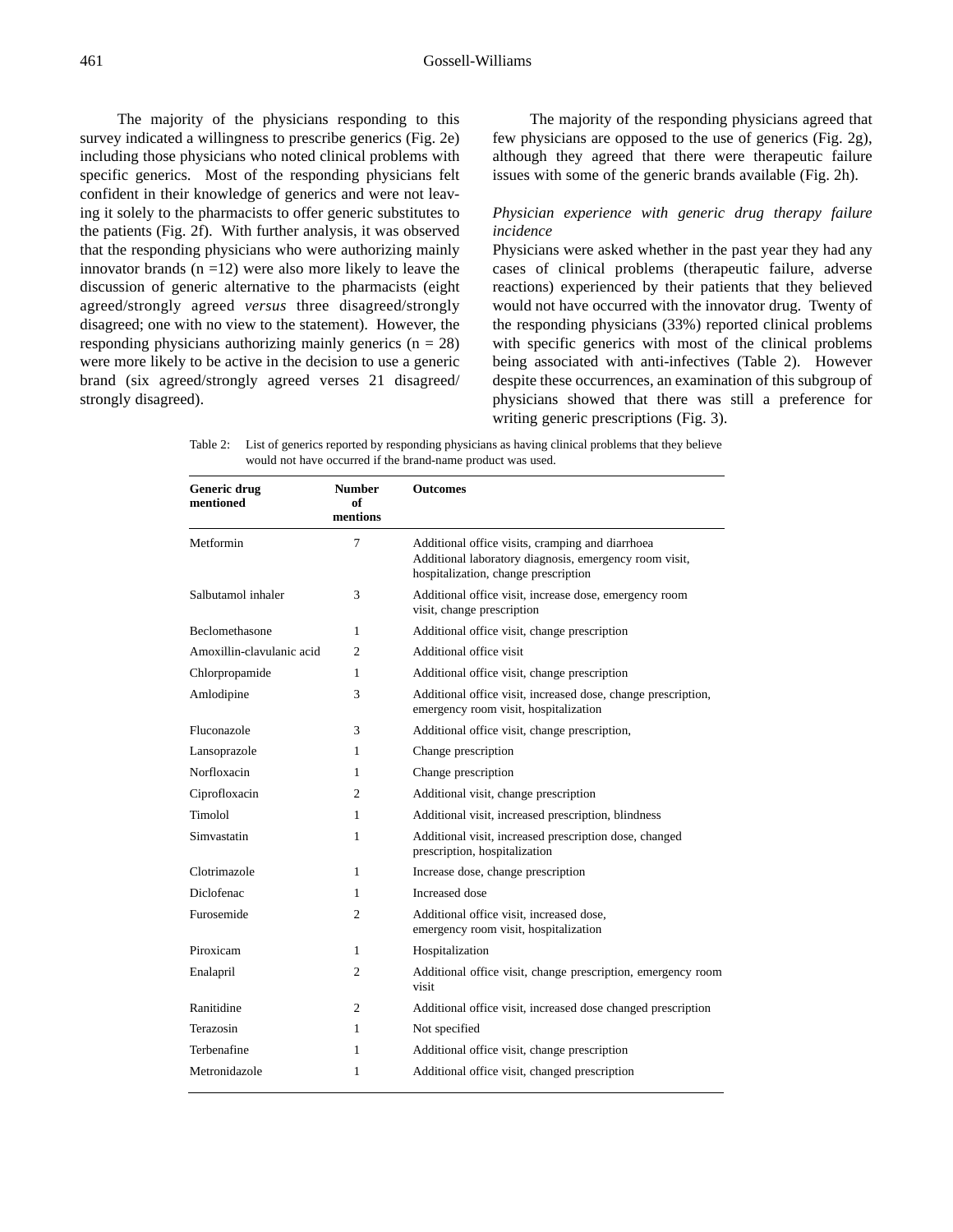

Fig. 3: Chart showing preference of the authorized prescriptions among physicians reporting clinical problems with generics (n = 20). Even though these physicians reported specific complications, they were still mainly prescribing generics.

### **DISCUSSION**

The data collected from this survey suggested an island-wide acceptance of generics by responding physicians. Most physicians were comfortable with having the choice and were authorizing both innovator brands and generic substitutes. The responding physicians were mainly authorizing prescriptions of generic substitutes despite the concerns the responders had in their therapeutic equivalence. This observation is different from the findings of a 2005 survey conducted in France (where a similar generic substitution policy exists) which reported that physicians were not likely to prescribe generics over innovator drugs as they were concerned with adverse effects (7). It was noted that of the specialities represented in this present study, obstetricians/ gynaecologists were the most likely to show a preference for authorizing innovator brands. The impact of such groups on the success of the amended Pharmacy Act should be examined.

The cost of generics *versus* the innovator drug was shown to be a major factor in the acceptance of generics by physicians. This was also noted from the comments of some of the responding physicians. For example, two physicians indicated that for a patient being treated for one or more chronic illness, the long-term financial burden might compel the physician to prescribe the generics. A few physicians commented that where there is no significant difference in the cost between the generic and innovator brand, there might be a preference for prescribing the innovator brand. These comments thus point to other factors that influence physicians' prescribing practices that were not examined and should be considered in an extension of this study.

The prescribing choices made by physicians occurred without fear of losing patients because of brand preference. It is important to note that physicians with preference for prescribing generics felt adequately informed to authorize the prescription of generics directly rather than leaving the decision completely to the patient and their tending pharmacist. However, physicians preferring innovator brands were more likely to allow the pharmacist to discuss the alternatives with their patients.

Although it is accepted that bio-equivalence is the main factor in therapeutic equivalence, the Food and Drug Administration (of the USA) defined other important factors of therapeutic equivalence, including safety profile, efficacy and use of good manufacturing practices. In this survey, it was found that whether physicians had a preference for generics or innovator brands, the majority were aware that some generic substitutes being marketed in Jamaica were associated with therapeutic failures and unexpected adverse effects and therefore raised doubts about therapeutic equivalence to the innovator. This finding is however limited, as the survey only assessed the perception of physicians rather than a quantifiable examination of the extent of the problem. Additionally, although the majority of the responders agreed (and strongly agreed) that there were therapeutic failure issues with generics, only thirty-three per cent were able to give specific examples. It can however be inferred that since the physicians reporting specific examples believed these complications would not have occurred with the innovator brand, physicians would benefit from more information on the registration and monitoring process of generic brands in Jamaica. Providing this sort of support to physicians may reduce doubts about the bio-equivalence and therapeutic equivalence of generics to innovators.

Further examination of the specific complication reported by physicians with generic substitutes suggests that although failure may be related to therapeutic inequivalence, it is important to recognize that anti-infectives (antifungal and antibacterials) accounted for most of the reported therapeutic failures. The main question to be asked therefore is whether the reported failures were due to micro-organism resistance rather than therapeutic inequivalence. One physician reported that extending the treatment period cleared the infection. Extension of therapy with generic (or innovator drug) is one standard method of overcoming micro-organism resistance to drug therapy. However, the number of complications reported in this survey, as well as the ambiguity surrounding the causal association of complications suggests an important need to ensure tight monitoring of generic substitutes, especially with the government mandated substitution policy that favour cost.

One limitation of this survey involved access to the physicians; while the local directory does not list all the physicians registered by the Medical Council of Jamaica, it covers physicians island-wide, currently practising and therefore allowed random selection of physicians from all regions. However, this survey is the first documented report analysing the attitudes of physicians towards the use of generic substitution in Jamaica since it became mandatory for pharmacists to always offer patients the cheaper generic substitutes available and therefore can provide useful information for directing policy decisions.